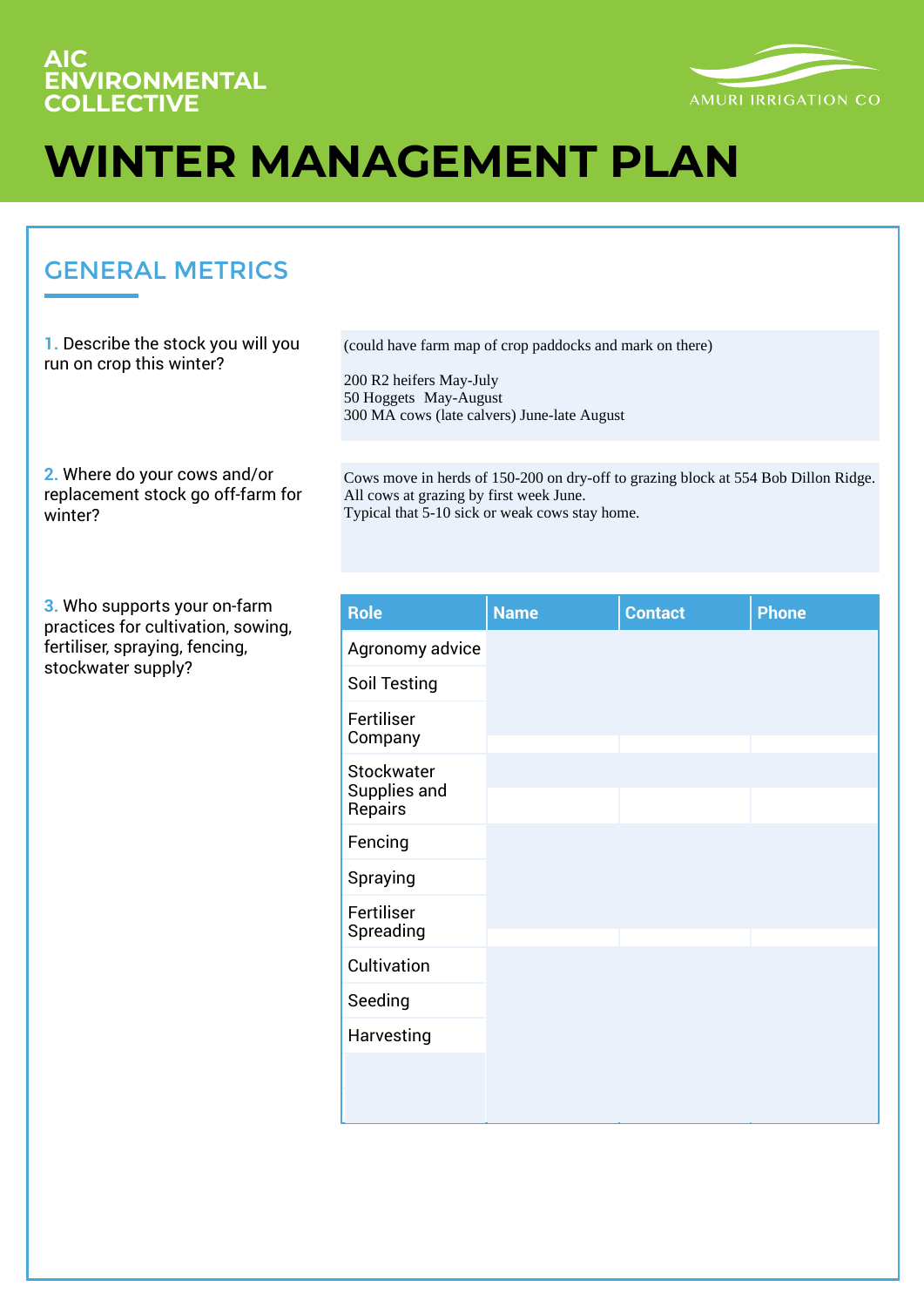#### PADDOCK SELECTION

**1.** Outline how soil fertility is considered and managed when selecting paddocks for cultivation – crop or regrassing

**2.** What considerations to you make around paddock and pasture performance for cultivation – crop or regrassing

**3.** What considerations do you have around pest and weed incursions when looking to crop and re-grass?

Review of pH and timing of paddock selection to lime paddocks well in advance. Paddocks identified for crop are separately soil tested so a better understanding and plan for corrective action is taken.

Micro soil testing done, as part of this process.

Drainage, topography, wet patches or depression areas. Irrigation effectiveness. Historic growth data recorded and reviewed in Land and Feed annually. Weed prevalence Damage to existing paddocks

Issues that are challenging to overcome without full cultivation in sub surface are

Heavy weed and pest presence results in crop - annual - autumn spray-out, then permanent pasture.

Potential to do 2 crop cycles of the same paddock if prevalent.

#### PADDOCK PREPARATION

**4.** What crops are grown on-farm this season (hectares, location, paddock, crop, timing and predicted DM tonnage)

(Refer to farm map if desired)

**5.** What re-grassing are you looking at doing this season? (paddock, timing, cultivation method, cultivar/sword mix)

| <b>Crop Type</b> | <b>Pdk</b> | <b>Hectares</b> | <b>Sowing Date</b> | <b>DM Potential</b> |
|------------------|------------|-----------------|--------------------|---------------------|
| Kale             |            | 9.5             | 11 November        | 10T                 |
| Kale             | 12         | 4.7             | 26 October         | 8T                  |
| Fodder beet      | 27         | 10.2            | 25 October         | 28T                 |
|                  |            |                 |                    |                     |
|                  |            |                 |                    |                     |

| $Pdk$   Ha     |      | Grass     | <b>Variety</b>               | <b>Sowing Date   Cultivation</b> |  |
|----------------|------|-----------|------------------------------|----------------------------------|--|
| $\overline{7}$ | 9.5  | Permanent | AR37/plantain/clov<br>$\sim$ |                                  |  |
| <sup>12</sup>  | 4.7  | Annual    |                              |                                  |  |
| 27             | 10.2 | Permanent |                              |                                  |  |
|                |      |           |                              |                                  |  |
|                |      |           |                              |                                  |  |

**6.** What is your typical cropping strategy on-farm this season? Use a farm map to outline this.

(refer to farm map if desired)

Crop-Crop-Grass Crop-Oats-Grass

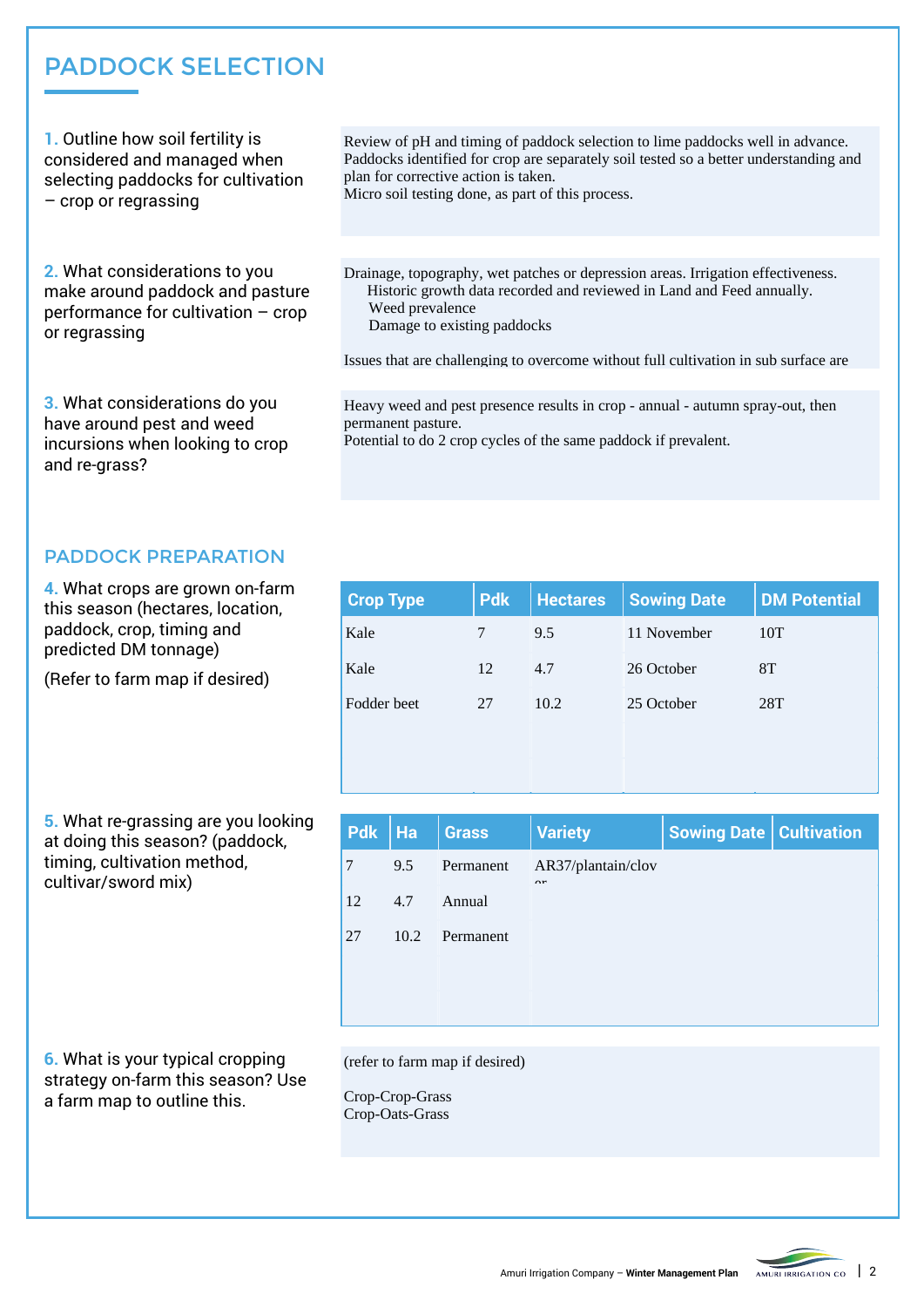### Pre-Grazing Management (post sowing)

**1.** What fertiliser plan do you have for the crop?

Fertiliser plan is developed through deep soil test results with fertiliser company. Proposal is to spread xkg/N at sowing and then another application in December. Agronomy advice is provided on a regular basis (monthly) by the seed company. Post sowing visits may be more regular.

**2.** Describe what transition practice(s) are followed for stock and associated timeframes:

Stock are transitioned to Fodder beet on the platform. Start with lifting and feeding in the paddock to ensure all cows are getting access to sufficient crop. Typically, this is 1kg/day and do this for a week, increase slowly for 2 weeks. After 2 weeks start to strip graze. Monitor uptake and cow access to increase to 3-4kg before dry off. Monitor change in beet variety if applicable at wintering block. Make sure paddocks have sufficient water and rotation length is at 30 days.

#### Grazing Management

**1.** Describe how you graze the crop and set up your paddock (outline the use of gateways, troughs, shelter, break sizes, feeding faces, fence set up.

**2.** What are your grazing and feeding checks, this might include things such as water and fence checks, ensuring pugging, compaction, ponding and stock crossings are all compliant?

**3.** What practices do you undertake in marginal and wet weather to limit soil damage, pugging and animal health issues? (back fencing, larger breaks, on/off grazing, stand-off, supplement)

**4.** Describe how you manage supplementary feeding on-farm over the winter period?

(refer to farm map if desired)

Daily Checks are:

 Fence tested and need to be minimum of 4.0 volts going through the break. Check for shorts.

Check there is sufficient pig tails along break.

Back fence all breaks as you move up the paddock.

 Any wet patches in the paddock are fenced off and monitored daily. If extensive area then use portable fence unit for protection.

Hold cattle back to let them over all at once.

 All perimeter fences are sound and no ability for nose-nose contact with cows in other paddocks. If needed install an exclusion fence.

 $P(t)$  or  $P(t)$  the cut-out tyre over tyre over  $f(t)$  the cut-out tyre over  $f(t)$ Refer to Soil SOP and Emergency Response documentation.

Silage is feed out along fencelines.

Adjoining the crop paddocks is a pasture area where cows can stand and lie on dry grass. Silage is feed out here. There are also x bale feeders within the crop paddock. When filling the wagon consider driving at low ratio, low speed and not scrap too low on the ground to bring up compacted base of silage area. Also use different vehicle tracks and access points where appropriate.

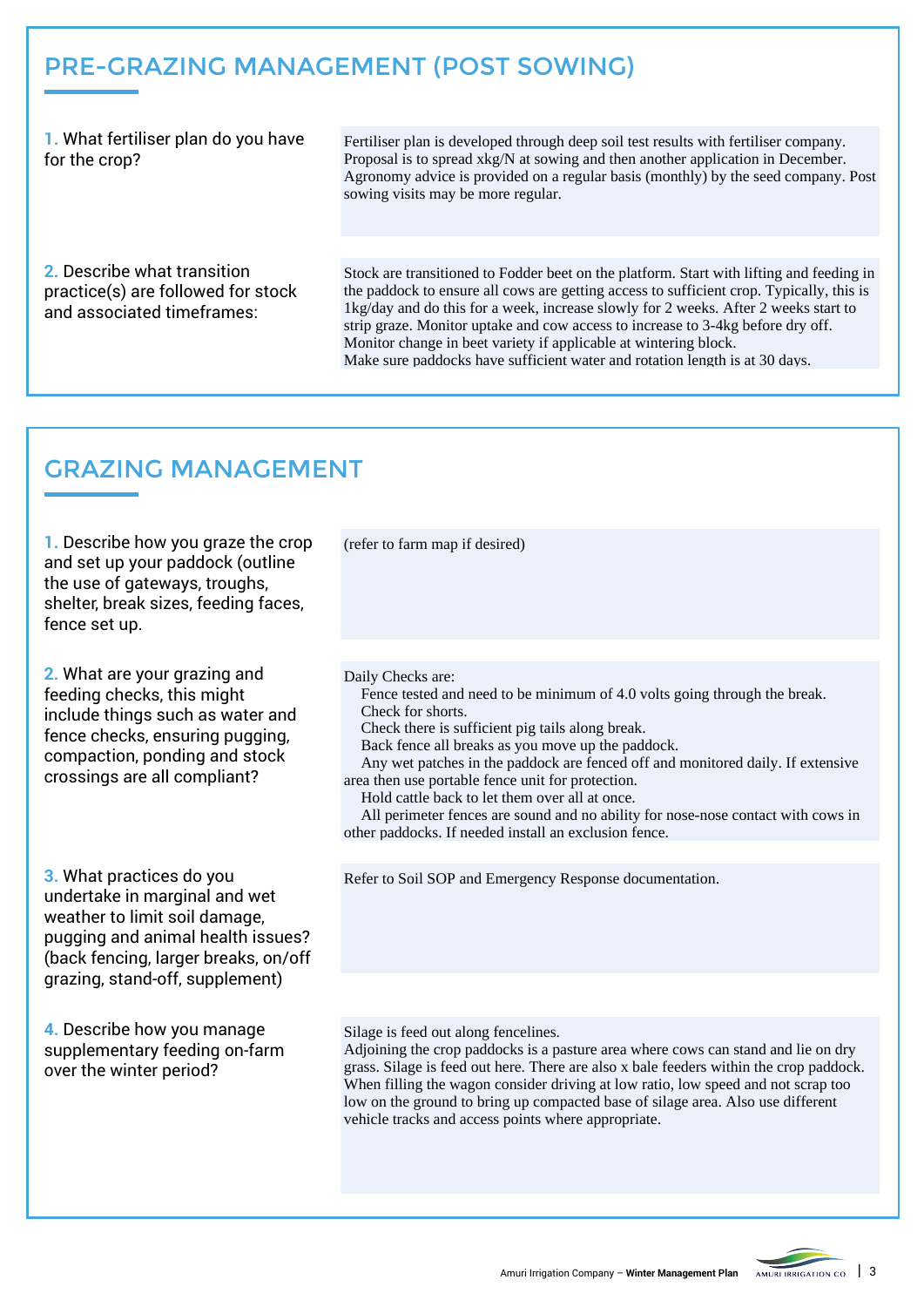## Post Grazing Management

| 1. What is your cultivation<br>programme to meet 1st October<br>timeframes? | Paddocks are grazed with consideration of water access and trough locations, but<br>weather and soil conditions need close monitoring.<br>Soil temperature is very important at ensuring adequate strike. If soil conditions are<br>too wet, then damage can occur to the structure.<br>In September a light cultivation is undertaken and paddocks re-sown. If achievable<br>the grazed part of the crop/paddock is sown into Oats and the remainder into pasture,<br>due to timing. |
|-----------------------------------------------------------------------------|---------------------------------------------------------------------------------------------------------------------------------------------------------------------------------------------------------------------------------------------------------------------------------------------------------------------------------------------------------------------------------------------------------------------------------------------------------------------------------------|
| 2. What catch crops are you<br>utilising?                                   | Oats and/or Annual ryegrass                                                                                                                                                                                                                                                                                                                                                                                                                                                           |
| 3. Do you spray crop residue before<br>cultivation?                         | No if a full cultivation occurs. However if there was a heavy weed burdon identified<br>in the paddock prior to crop then this may be undertaken to ensure the best chance of<br>getting a good permanent pasture establishment. External advise is always considered<br>post winter grazing.                                                                                                                                                                                         |
| 4. How do you manage known soil                                             | A full or heavier cultivation is generally undertaken when sub-surface and soil                                                                                                                                                                                                                                                                                                                                                                                                       |
| damage, if applicable?                                                      | structure may be limited from compaction or pugging. If needed ripping will be<br>undertaken in the wet area/depressions to aerate the soil.                                                                                                                                                                                                                                                                                                                                          |
| 5. Who is responsible for the post                                          | This is outlined in the grazing agreement and if returning to the block year-year a                                                                                                                                                                                                                                                                                                                                                                                                   |
| grazing management eg farm<br>owner, grazier?                               | discussion may be had around the feed needed for the forthcoming year and review<br>the winter practice. Consider what went well, what changes could be made, is there<br>any new infrastructure or capital investment needed, what feedback should be given<br>to farm owner, farm team, stock owner, advisory partners.                                                                                                                                                             |
| <b>6.</b> What expectations are there                                       | Outlined in the grazing agreement.                                                                                                                                                                                                                                                                                                                                                                                                                                                    |
| around exiting the site $-$ rubbish,<br>dead stock?                         | Stock owner is to remove all plastic waste, string. Report and repair fencing damage.<br>Any cow deaths can be disposed of on-farm using the pit or burying.                                                                                                                                                                                                                                                                                                                          |